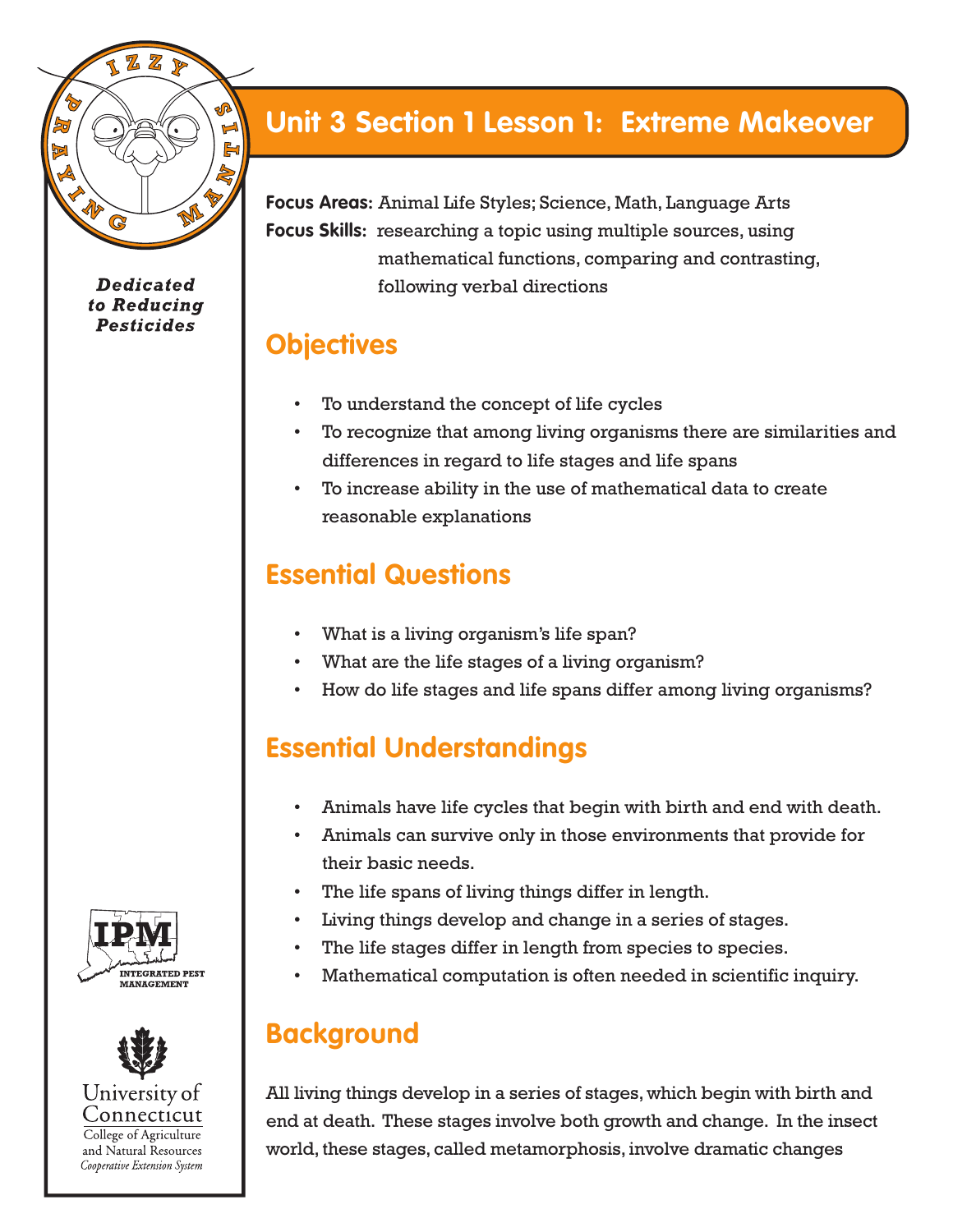

in structure and appearance. Some insects, like dragonflies, go through three stages, called incomplete metamorphosis. Others, like butterflies, experience four stages, called complete metamorphosis.





Females may mate several times and lay as many as 700 eggs of the next generation over the next few weeks. Each egg is laid singularly and attached to the underside of a milkweed leaf. Even with the care that mom takes to provide a safe and tasty environment for her offspring, only a very small percentage will survive until the pupal stage, and these will be orphans. Only the final generation of adult butterflies born each year lives longer than 2 to 6 weeks after emerging from the chrysalis stage. This generation, usually the fourth in the Northeast and Canada, emerges in the late summer and early fall. Although in all appearances they look like their parents, grandparents, and even great grandparents, these monarchs are unique and have a life span measured in months, not weeks. (See Unit 3, Section 1, Lesson 2, Migration Relay for further information.)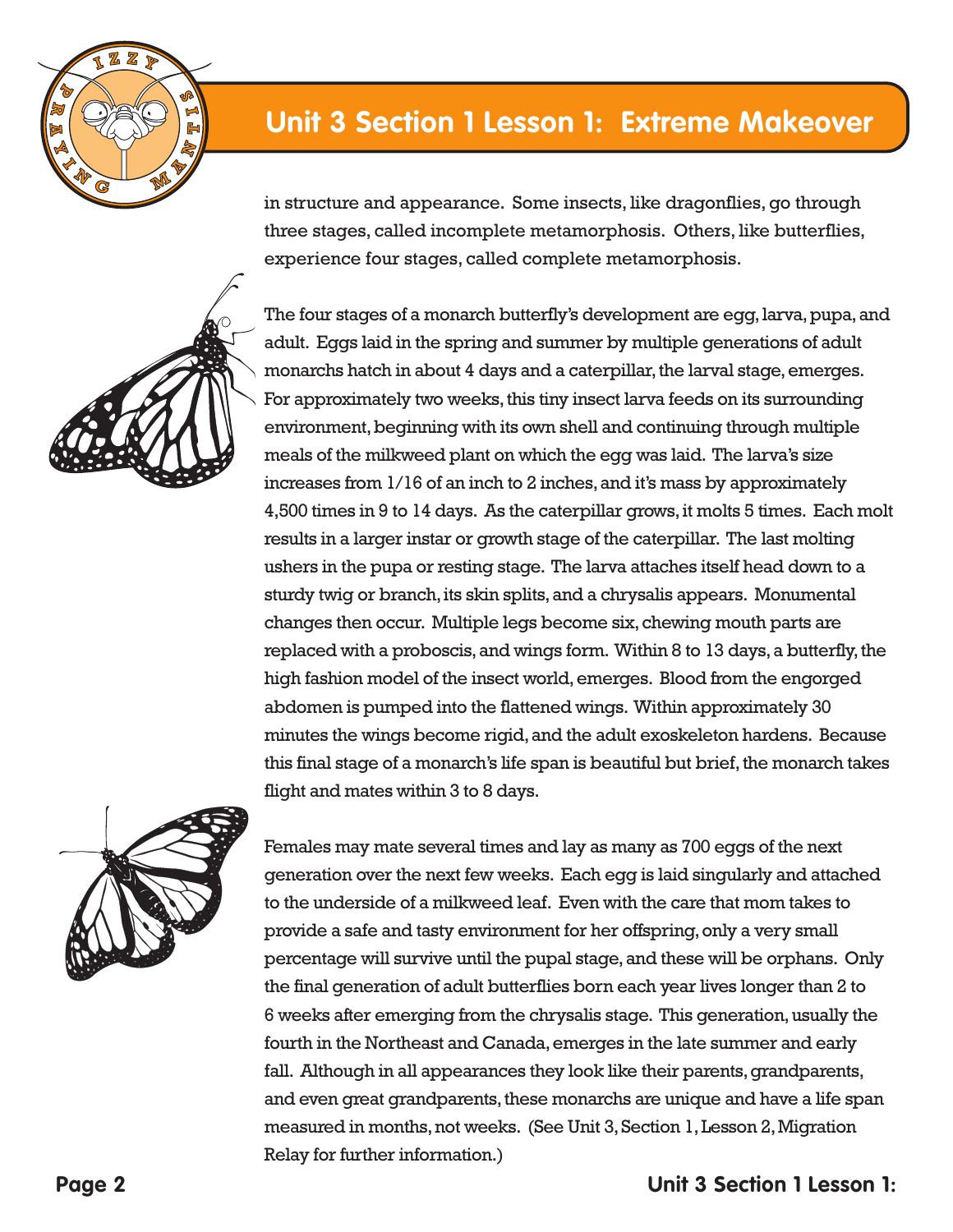

# **Vocabulary**



| chrysalis     | the inactive third stage, or pupa, in a butterfly's<br>metamorphosis                     |
|---------------|------------------------------------------------------------------------------------------|
| cocoon        | the case that contains the pupal stage of some insects<br>during metamorphosis           |
| egg           | the first stage in the process of metamorphosis                                          |
| generation    | the time lapse between the birth of maternal parents<br>and the birth of the first child |
| instar        | one stage of a caterpillar's growth, beginning with<br>one molt and ending with the next |
| larva         | the second developmental stage of some insects<br>(Example: caterpillar)                 |
| life span     | the average time between birth and death of an organism                                  |
| life stage    | a period of time during which specific physiological<br>changes occur                    |
| metamorphosis | a series of changes through which insects go from<br>egg to adult                        |
| offspring     | an immature animal resulting from the mating of two<br>adult animals                     |
| pupa          | the third stage of many insects' metamorphosis                                           |
| sibling       | offspring of the same parents                                                            |

**Extreme Makeover**

**STIPLE LA COMPANY**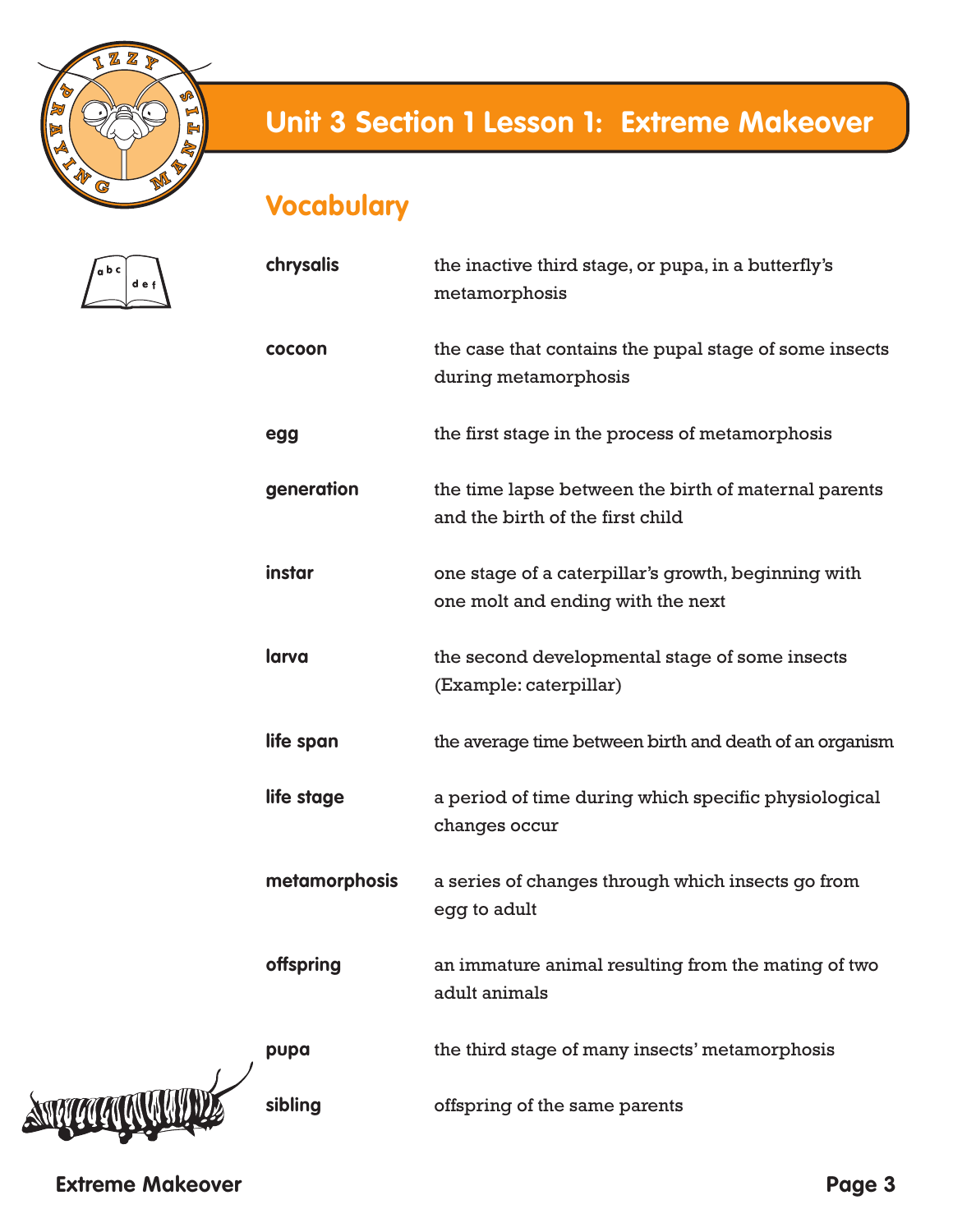



**Logistics Time:** two 45 minute time blocks and an additional 30 minutes for **Follow Through Group Size:** 5 to 30 **Space:** an area for comfortable seating

**Materials** Handout 1 "Monarch Life Cycle Research" \* Handout 1 Answer Key \* Rubric for Individual Work \* Animal Babies and Adults Picture Card Set \* black/white board or chart paper multiple computers with Internet access or an LCD projector assorted print materials on monarch butterflies

\* single copy provided

# **Preparation**

- 1. Read the **Background** section.
- 2. Make copies of Handout 1, "Monarch Life Cycle Research."
- 3. Arrange time in the computer lab or procure an LCD projector.
- 4. Collect print material on monarch butterflies, focusing on their life cycle.
- 5. Preview and select monarch websites for children's use.

## **Activity**



**Challenge:** Calculate, compare, and contrast the life spans of two organisms. *(Display for group viewing)*

 $T^{\circ}$ Do: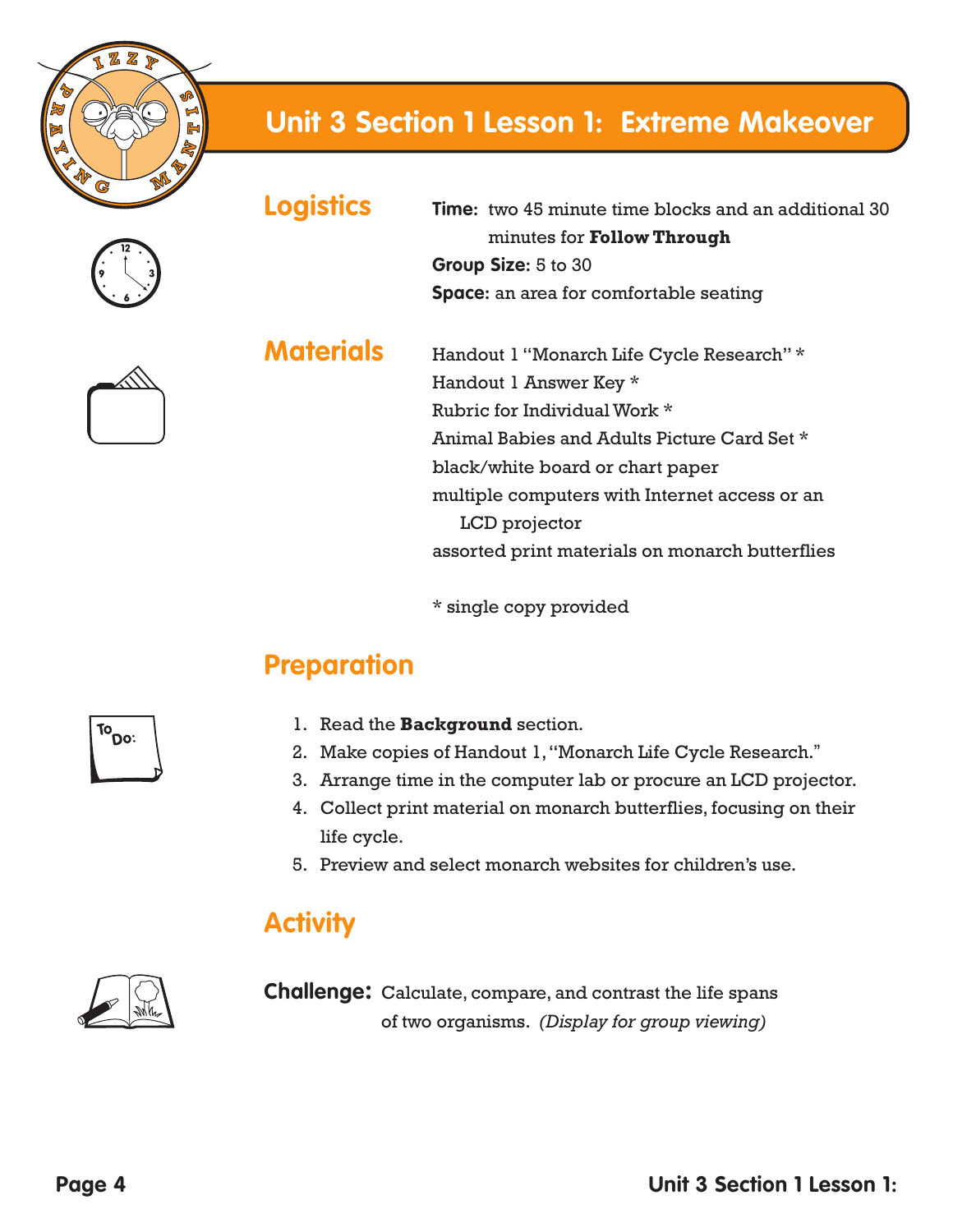

### **Introduction**

- 1. Ask the children to brainstorm the words we all use to describe peoples' ages. (Examples: old, young, newborn, baby, infant, child, toddler, teenager, adolescent, young adult, adult, senior citizen) Print their responses randomly on the board/chart paper. **Note**: Children may include others like middle schooler, kindergartner, preschooler, and miss some of the terms given as examples. To save time, you may prefer to print the terms given as examples and ask the children what the words have in common. (They describe someone's age.)
- 2. Divide the children into pairs or triads and invite them to divide the words into four columns, putting terms for similar age groups together. **Note**: Eliminate **young** and **old**, explaining that these terms will be used later in the lesson. Ask the children to share their groupings and discuss their choices in order to reach agreement.
- 3. Poll the children to determine the dividing line between young and old. Print the word **birth** to the left of the first column. Ask the children what word should be put to the right of the last column. (**death**)
- 4. Print the words **life span** on the board and explain its meaning. (see **Vocabulary**) Explain that each column, or age group, is called a **life stage** (see **Vocabulary**), that all living things have a life span, and that they go through life stages.
- 5. Show the children pictures of immature and mature animals, and discuss the changes the children notice. Show the insect example and note that the changes are far more radical. Print the word **metamorphosis** on the board and explain its meaning as an extreme makeover.

### **Involvement**

1. Ask the children to speculate on the answer to the questions and write their answers in their science notebooks:



**Extreme Makeover**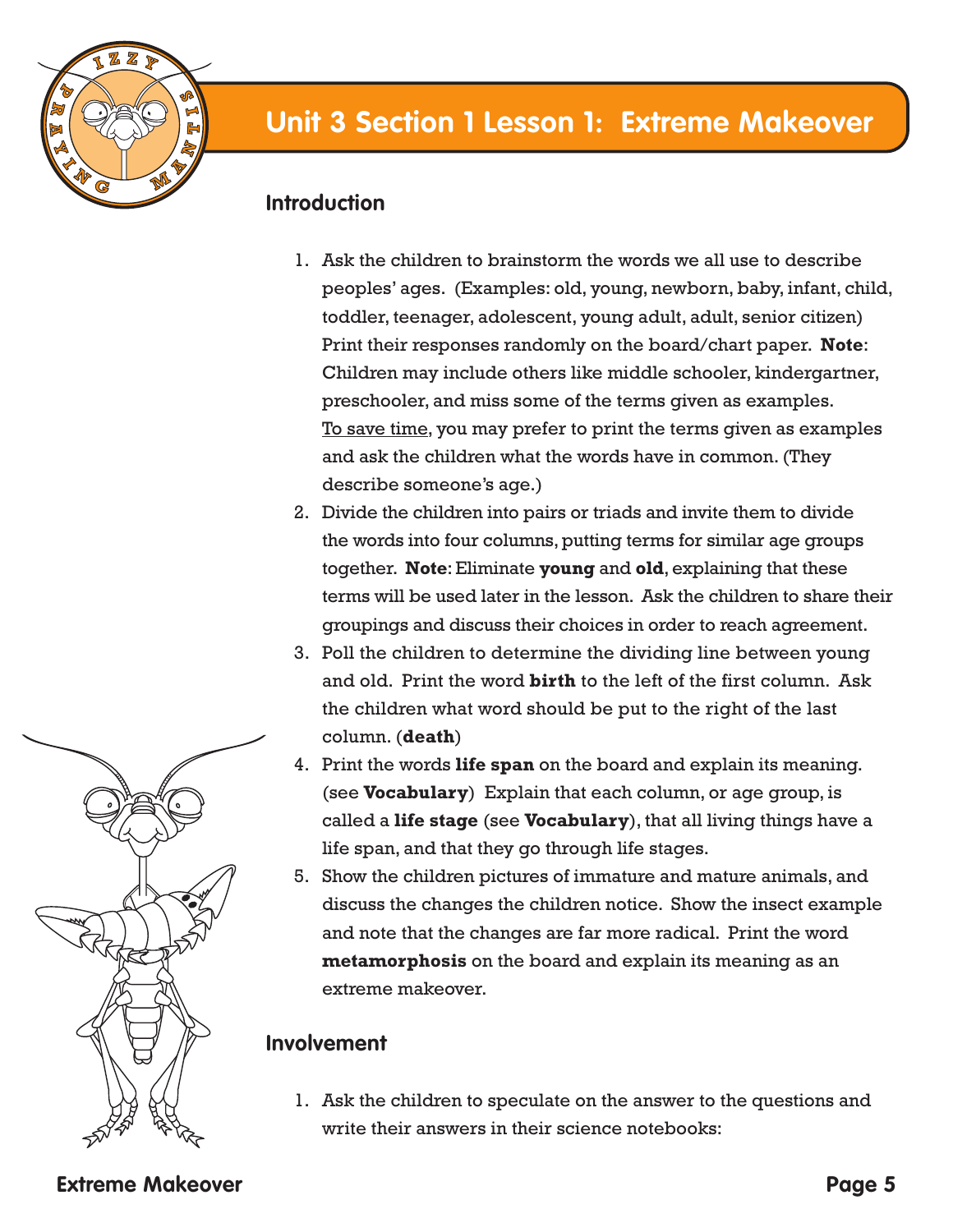

- a. Do all living things have the same life span? (no)
- b. Who lives longer, a human or a butterfly? (a human)
- c. What is the life span of a monarch butterfly? (6 to 8 weeks from egg to death)
- 2. Distribute Handout 1, "Monarch Life Cycle Research."
	- a. Allow the children to research butterfly metamorphosis using computers and print material.

#### **Recommended sites:**

**Journey North:** www.learner.org/jnorth/monarch/index.html **Monarchs in the Classroom:** 

www.monarchlab.umn.edu/biology/MonarchLifeCycle.aspx **Butterflies 2000:** library.thinkquest.org/C002251/index2.shtml

- b. There are many other sites from which to choose. Go online and search for "Monarch Lifecycle".
- 3. Share research discoveries by reviewing Handout 1.
- 4. Ask children to compute the life span of a monarch butterfly by computing the sum of each life stage recorded in Handout 1, Question #11. Share and display estimations.
- 5. Refer to **Involvement** #1c and evaluate speculations.

## **Follow Up**

Introduce the term generation (see **Vocabulary**), and tell the group they are going to compute the length of an average human generation.

- 1. Give the children the following directions, allowing time for mathematical computation after each step:
	- a. Subtract a grandmother's date of birth (1940) from a mother's date of birth (1963).
	- b. Subtract the mother's date of birth from the mother's oldest child's date of birth (1987).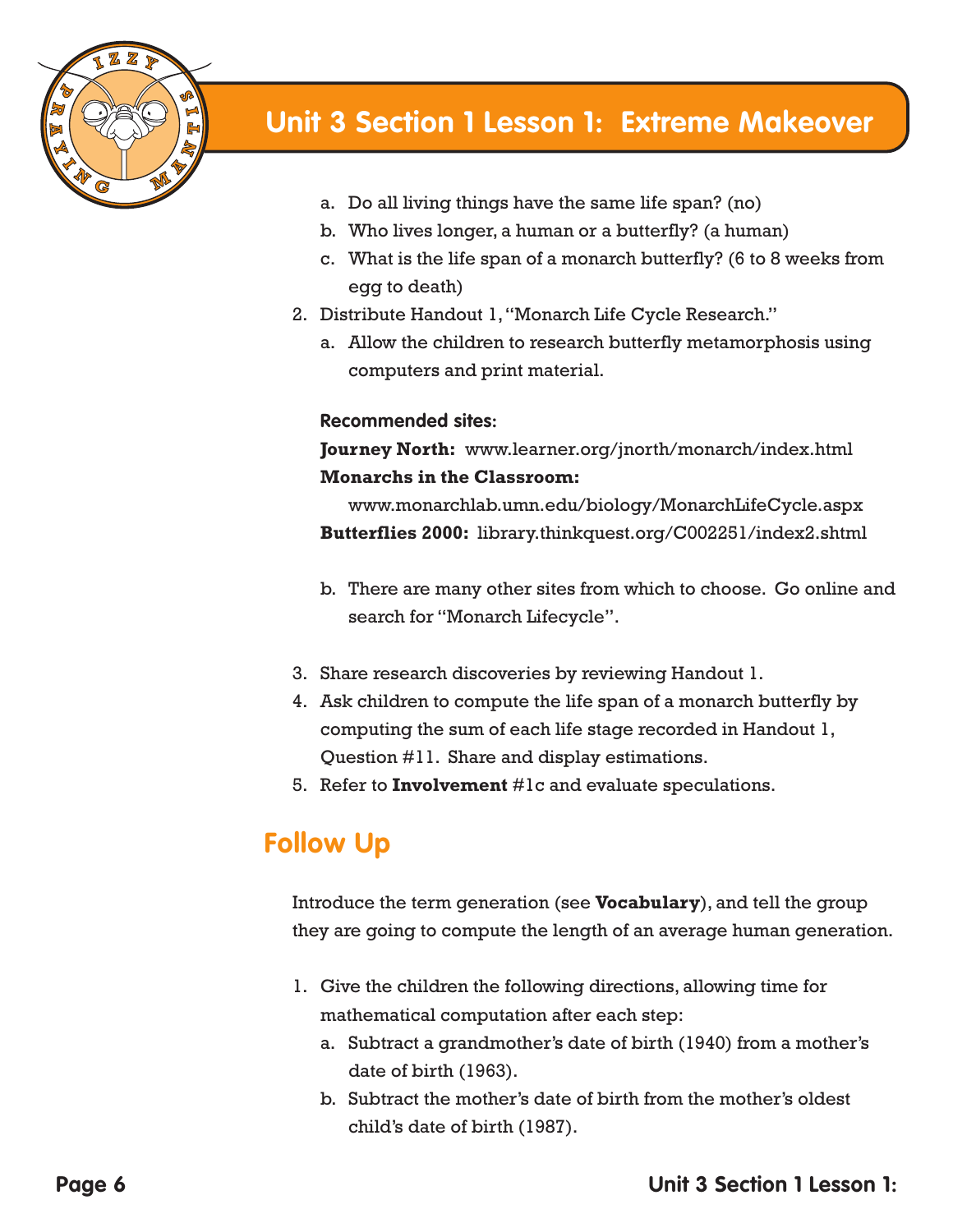

- c. Add the two differences. .
- d. Divide this sum by two.
- 2. Circulate and help those who need it.
- 3. Explain that this quotient represents a generation.
- 4. Refer back to **Involvement** #1a and #1b and compare speculations to findings.

## **Assessment**

Evaluate the children's work using the Rubric for Individual Work, or evaluate a Compare/Contrast of humans and butterflies. Require children to list 3 points of similarity and 3 points of difference between a human and a butterfly life cycle.

## **Answer Key**

#### **Possible answers to Compare/Contrast:**

Points of comparison: both have 4 life stages; both need a male and female parent; both need air, water, and food to survive; both grow and change from birth to death.

Points of contrast: humans' life stages are longer than the butterflies; humans get to know their ancestors; human immature stages do not differ from the adult stage to the degree that butterflies do.

# **Follow Through**

**Additional Focus Areas:** none **Additional Focus Skills:** none

1. Invite the children to determine the impact of another generation on the scenario.

**Extreme Makeover**